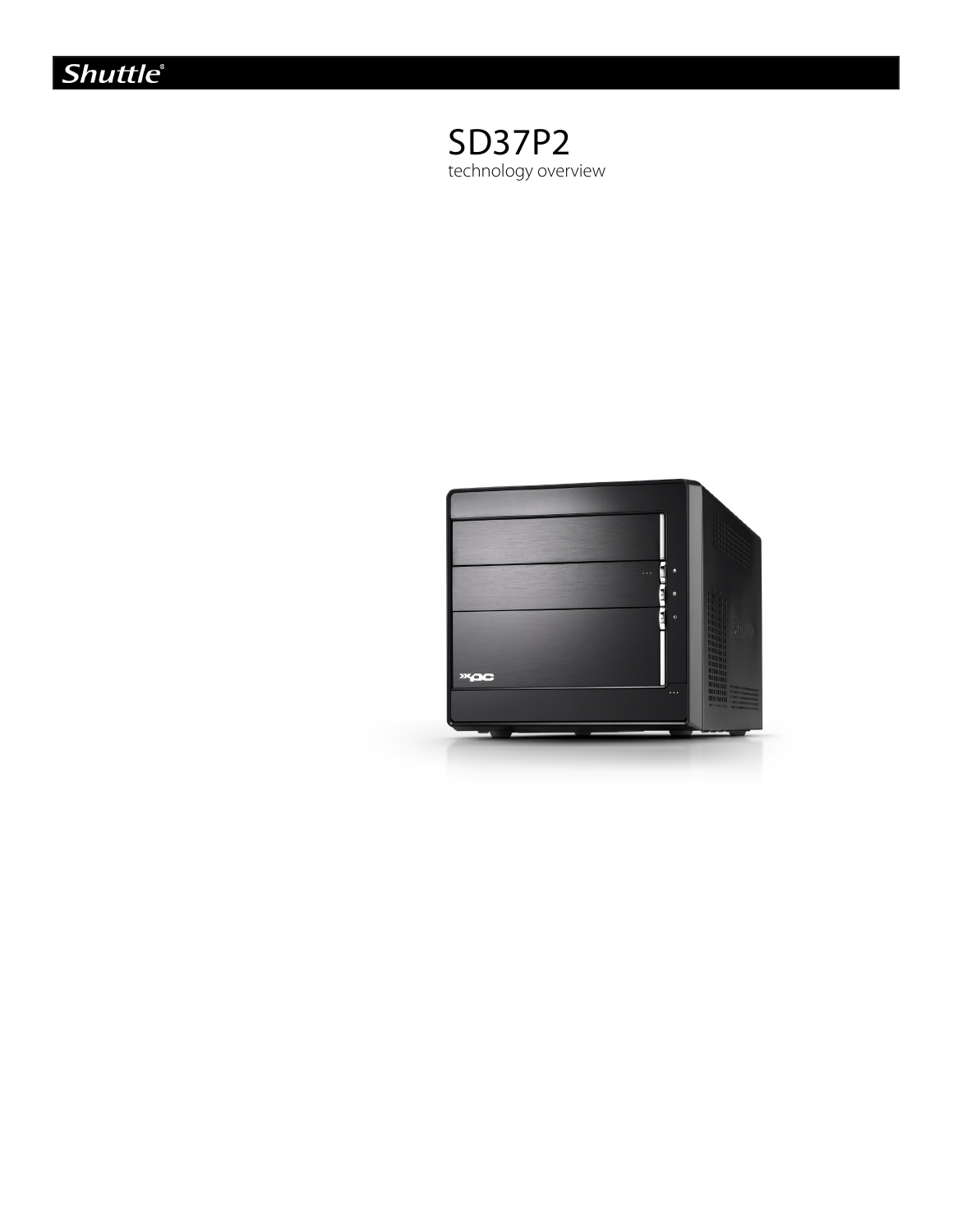

# **The compelling SD37P2.**

# **Unleash the SD37P2, and it'll unleash you.**

Understated style. Uncompromising power. The all new SD37P2 introduces dualcore Intel® Core™2 Duo processors, a modern PCI Express archiecture that supports ATI CrossFire, and support of 8GB DDR2 memory.

# **Intel® Core™2 Duo**

Intel® Core™2 Duo processor is the new name for Intel's next-generation energyefficient processors. Formerly known as "Conroe", the Intel® Core™2 processors for desktop are based on the new Intel® Core™ microarchitecture, Intel's new foundation for all mobile, desktop and server platforms moving forward.

# **Intel® 975X Express Chipset**

The Intel® 975X Express Chipset enables Intel's highest performance desktop platforms, with support for the latest Intel® dual-core processors. In addition the Intel 975X Express Chipset enables key performance capabilities such as support for multiple 2x8 graphics cards, Intel® Memory Pipeline Technology (Intel® MPT), and 8GB memory addressability to enable 64-bit computing for the future.

# **More Memory**

The XPC SD37P2 features 4 DDR2 memory slots and supports an incredible 8GB of RAM. Up to 4 times the capacity of previous generation XPCs, the XPC SN27P2 is optimized for future high-memory-demand applications such as 64-bit software, high definition video, and games.

# **All New Chassis**

All-new for 2006, the Shuttle P2 chassis will be the basis of Shuttle's latest high-performance XPC models. Similar in size to the original P chassis, the P2 features improved cooling and airflow, a redesigned drive cage assembly, and a sleek brushed metal front fascia.

# **More Power.**

It's not just a new chassis, but a new power supply as well. The new P2-series include a redesign PSU outputting unbelievable 400 watts with peak outputs of up to 450 watts.



**What's Core™ Architecture?** Intel® Core™ architecture will provide enhanced performance and energy-efficiency in mobile and desktop applications while bringing for the first time the benefits of energy-efficient performance to mainstream desktop computing.

Core

## **Where's all the drive bays?**

The all new P2 chassis sports hidden drive bays to maintain the ultra sleek and modern look. Poke around, maybe you'll find something new.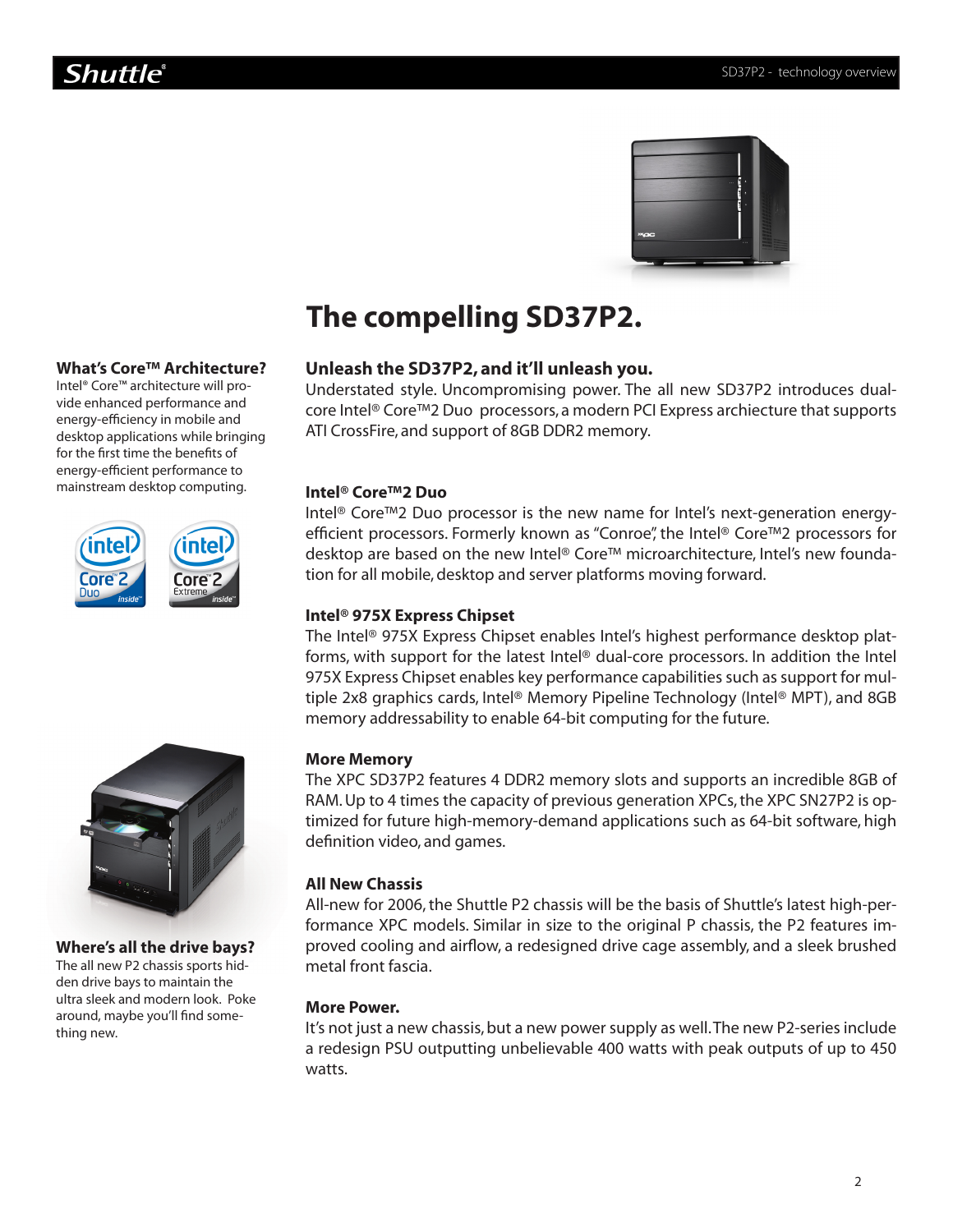# **Shuttle®**



\*Monitor and accessories not included.

#### **In dept with Intel® 975X**

- 1066/800 Mhz system bus *Supports Intel® Pentium® processor Extreme Edition and Intel® Pentium® D processors.* •
- Intel® Memory Pipeline Technology *Enhanced memory pipelining that enables a higher utilization of each memory channel.* •
- Intel® High Definition Audio *Increased audio quality, and multiple audio streaming capability for premium digital sound.* •
- PCI Express Architecture *16 lanes of PCI Express in the Memory Controller Hub (MCH) capable of delivering greater than 3.5 times the performance over the traditional AGP 8X interface, supporting the latest graphics cards for demanding games and applications.* •
- ATI's CrossFire™ *Multiple graphics processing units (GPUs) working together to enable better game play.* •
- Dual-channel DDR2 Memory *Up to 10.7 GB/s of bandwidth and 8GB addressability for faster system response.* •

#### **Inside the new P2**

•

- Small footprint (325 x 210 x 220 mm LWH)
- New drive cage assembly •
- Stealth media bays with brushed aluminum finish and strengthened door flaps •
- Integrated cable management •
- Increased airflow •
- Silent X Technology with ICE heat-pipe module, Smart Fan, 400W Silent X PSU •